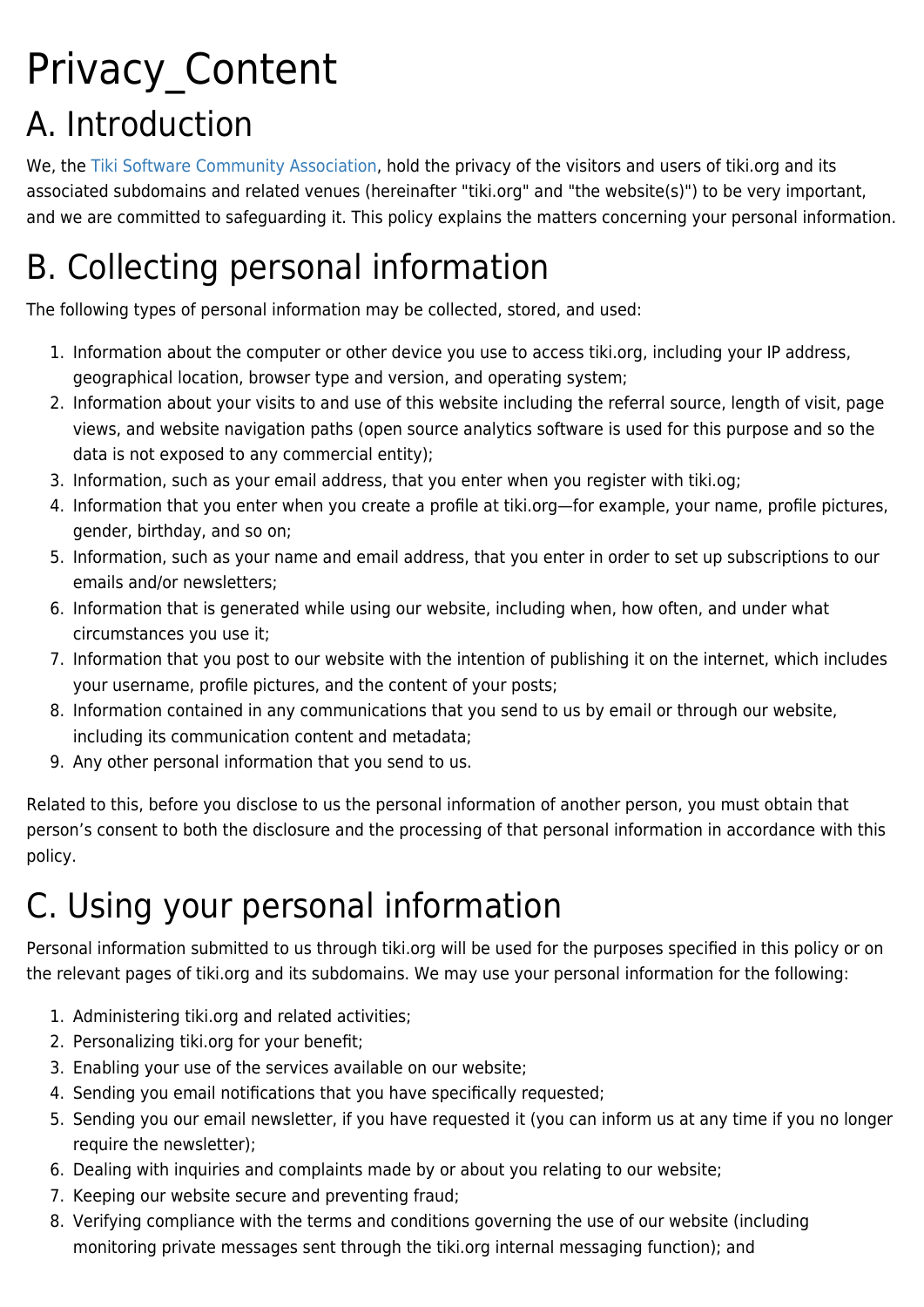9. Other uses.

If you submit personal information for publication on tiki.org, that information will be published and otherwise used in accordance with the license you grant to us.

You can specify the privacy settings in your Tiki site account ("My Account") to limit the publication of your information on the website.

It is not the policy or practice of the Tiki Software Community Association to supply your personal information to any other organization or company for their or any other third party's direct marketing or any other purpose. If this policy were ever to change, we would first make a general notification of such a policy change and also not supply your personal information without your express consent.

The Tiki Software Community Association holds monthly Tiki Roundtable meetings and various other meetings that make use of BigBlueButton web conference software and server. Any personal data shared by a tiki.org user in such a meeting will be stored on the server of the BigBlueButton provider and so is not under the control of the Tiki Software Community Association and thus not subject to this privacy policy. The information in question is only that which is communicated by the user during the meeting. Apart from the real name or username, the user's personal information stored by the tiki.org website is not exposed or shared.

#### D. Disclosing personal information

Your personal information at tiki.org may be disclosed to any of our association officers, insurers, professional advisers, agents, suppliers, or subcontractors as reasonably necessary for the purposes set out in this policy.

We may disclose your personal information:

- 1. To the extent that we are required to do so by law;
- 2. In connection with any ongoing or prospective legal proceedings;
- 3. In order to establish, exercise, or defend our legal rights (including providing information to others for the purposes of fraud prevention and reducing credit risk);
- 4. To any person who we reasonably believe may apply to a court or other competent authority for disclosure of that personal information where, in our reasonable opinion, such court or authority would be reasonably likely to order disclosure of that personal information.

Except as provided in this policy, we will not provide your personal information to third parties.

#### E. International data transfers

- 1. Information that we collect may be stored, processed in, and transferred between any of the countries in which we operate in order to enable us to use the information in accordance with this policy.
- 2. Information that we collect may originate in or be transferred to the following countries which do not have data protection laws equivalent to those in force in the European Economic Area: the United States of America, Russia, Japan, China, and India.
- 3. Personal information that you publish on tiki.org or submit for publication on tiki.org may be available, via the Internet, around the world. We cannot prevent the use or misuse of such information by others.
- 4. You expressly agree to the transfers of personal information described in this Section E.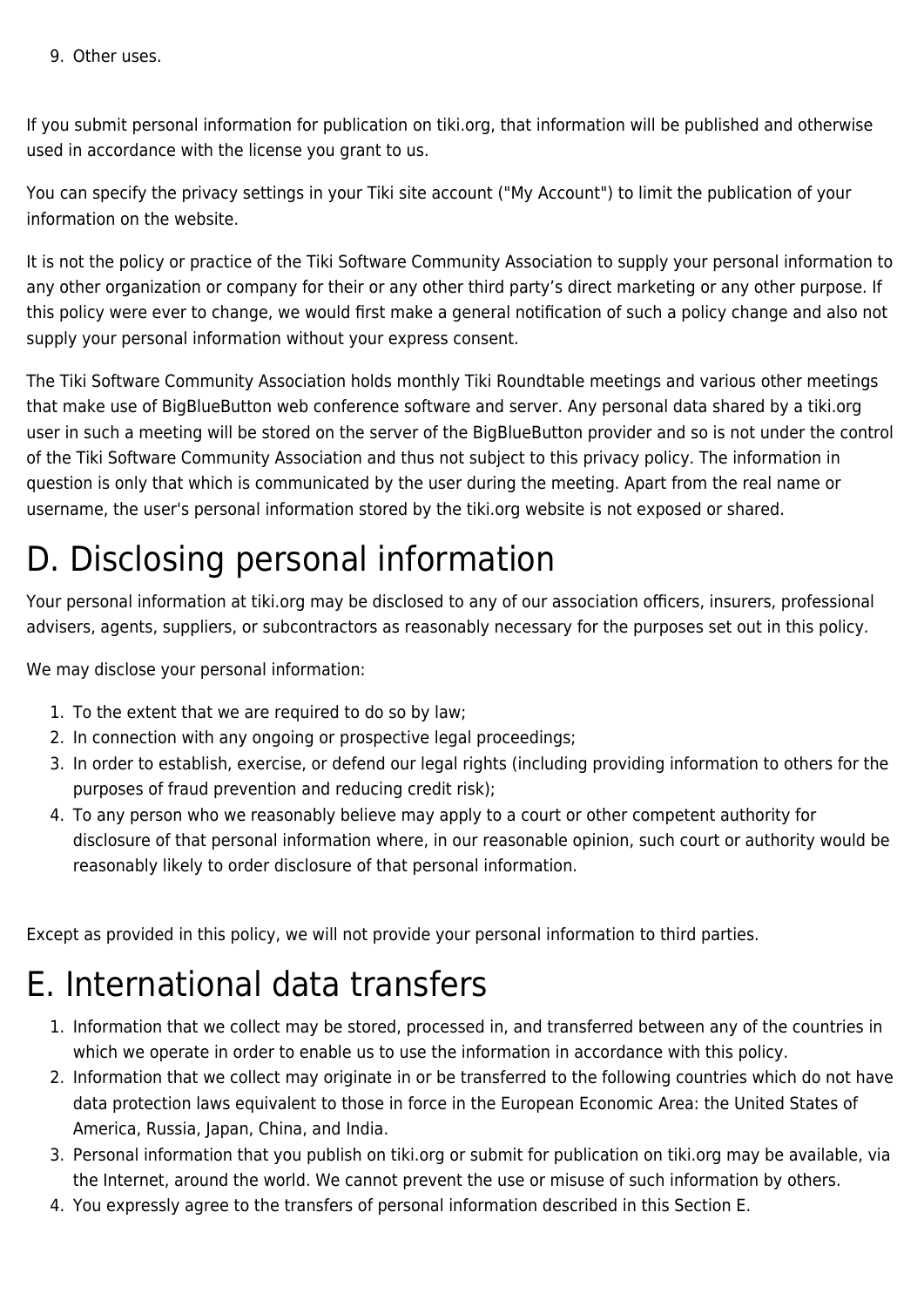#### F. Retaining personal information

This section sets out our data retention policies and procedures, which are designed to help ensure that we comply with our legal obligations regarding the retention and deletion of personal information.

- 1. Personal information that we process for any purpose or purposes shall not be kept for longer than is necessary for that purpose or those purposes. Personal information is kept for the duration of your membership at tiki.org for the purposes described in Section C.
- 2. It hasn't been the practice of the Tiki Software Community Association to delete personal data according to any particular time schedule, under the assumption that the user account of a registered members of tiki.org remains active unless and until it is closed by the user, or unless it is closed for cause by the site administrators.

Notwithstanding the other provisions of this section, we retain documents (including electronic documents) containing personal data:

- 1. To the extent that we are required to do so by law;
- 2. If we believe that the documents may be relevant to any ongoing or prospective legal proceedings; and
- 3. In order to establish, exercise, or defend our legal rights (including providing information to others for the purposes of fraud prevention and reducing credit risk).

#### G. Security of your personal information

- 1. We take reasonable technical and organizational precautions to prevent the loss, misuse, or alteration of your personal information.
- 2. We store all the personal information you provide on our secure (password- and firewall-protected) servers. Website backups may contain copies of your personal information, and all reasonable measures are made to keep these secure and private.
- 3. You acknowledge that the transmission of information over the internet is inherently insecure, and we cannot guarantee the security of data sent over the internet.
- 4. You are responsible for keeping the password you use for accessing our website confidential; we will not ask you for your password (except when you log in to our website).

#### H. Your rights

If you are located in certain countries, including those that fall under the scope of the European General Data Protection Regulation (AKA the "GDPR"), data protection laws specify rights with respect to your personal data, subject to any exemptions provided by the law, including the right to:

- Request access to your personal data;
- Request correction or deletion of your personal data;
- Object to the use and processing of your personal data at tiki.org;
- Request that we limit our use and processing of your personal data; and
- Request portability of your personal data.

You may view your personal information at tiki.org by accessing your "My Account " page, where your personal (biographical) information is shown, and where all wiki pages, blog posts, forum posts and so on that your have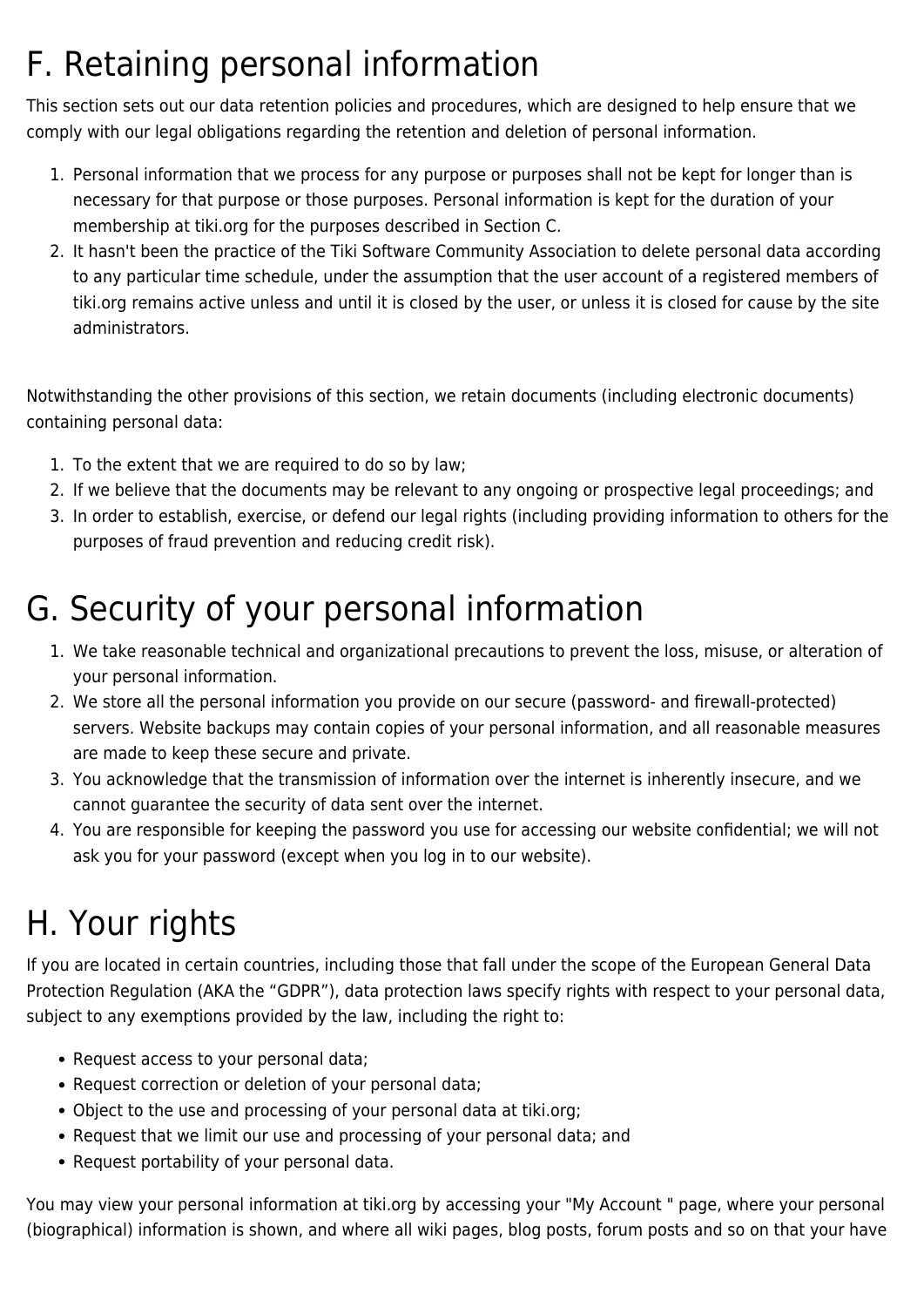authored are listed. Alternatively, you may instruct us to provide you with any personal information we hold about you; provision of such information will be subject to the following:

- 1. The request for your personal information must be made by means of email originating from the email address associated with your tiki.org account. If that email address is no longer valid or available, then you may be required to submit other proof of identity that can be checked against your tiki.org user account information.
- 2. We may withhold personal information that you request to the extent permitted by law.
- 3. Should it be necessary, EU individuals have the right to make a complaint to a government supervisory authority.

#### I. Third party websites

The tiki.org websites include hyperlinks to, and details of, third-party websites. We have no control over, and are not responsible for, the privacy policies and practices of third parties.

#### J. Third party services and Privacy Policy

Currently we use the following third-party services and you should review their own Privacy Policy regarding your personal data usage before accepting our Privacy Policy:

- Google Analytics see<https://policies.google.com/technologies/partner-sites>
- Matomo/Piwik (self hosted) see <https://matomo.org/privacy/>

Optionally (only if you participate in the monthly [Tiki Roundtable Meetings](https://tiki.org/Roundtable-Meetings) or [TAG Meetings:](https://tiki.org/Admins-Team-Meetings)

• BigBlueButton - see<https://bigbluebutton.org/privacy/>

#### K. Updating information

If your personal information at tiki.org requires updating, please [log in](https://tiki.org/login) and update it at your "My Account" page. If you have had an account at tiki.org but don't remember your password, please access the "I forgot my password" form to create a new password, and then proceed to update your personal information as necessary.

# L. Cookies

The tiki.org website uses cookies. A cookie is a file containing an identifier (a string of letters and numbers) that is sent by a web server to a web browser and is stored by the browser. The identifier is then sent back to the server each time the browser requests a page from the server. Cookies may be either "persistent" cookies or "session" cookies: a persistent cookie will be stored by a web browser and will remain valid until its set expiry date, unless deleted by the user before the expiry date; a session cookie, on the other hand, will expire at the end of the user session, when the web browser is closed. Cookies do not typically contain any information that personally identifies a user, but personal information that we store about you may be linked to the information stored in and obtained from cookies.

Your consent to the use of cookies in accordance with the terms of this policy when you first visit tiki.org permits us to use cookies each time you visit the website.

The names of the cookies that we use on our website, and the purposes for which they are used, are set out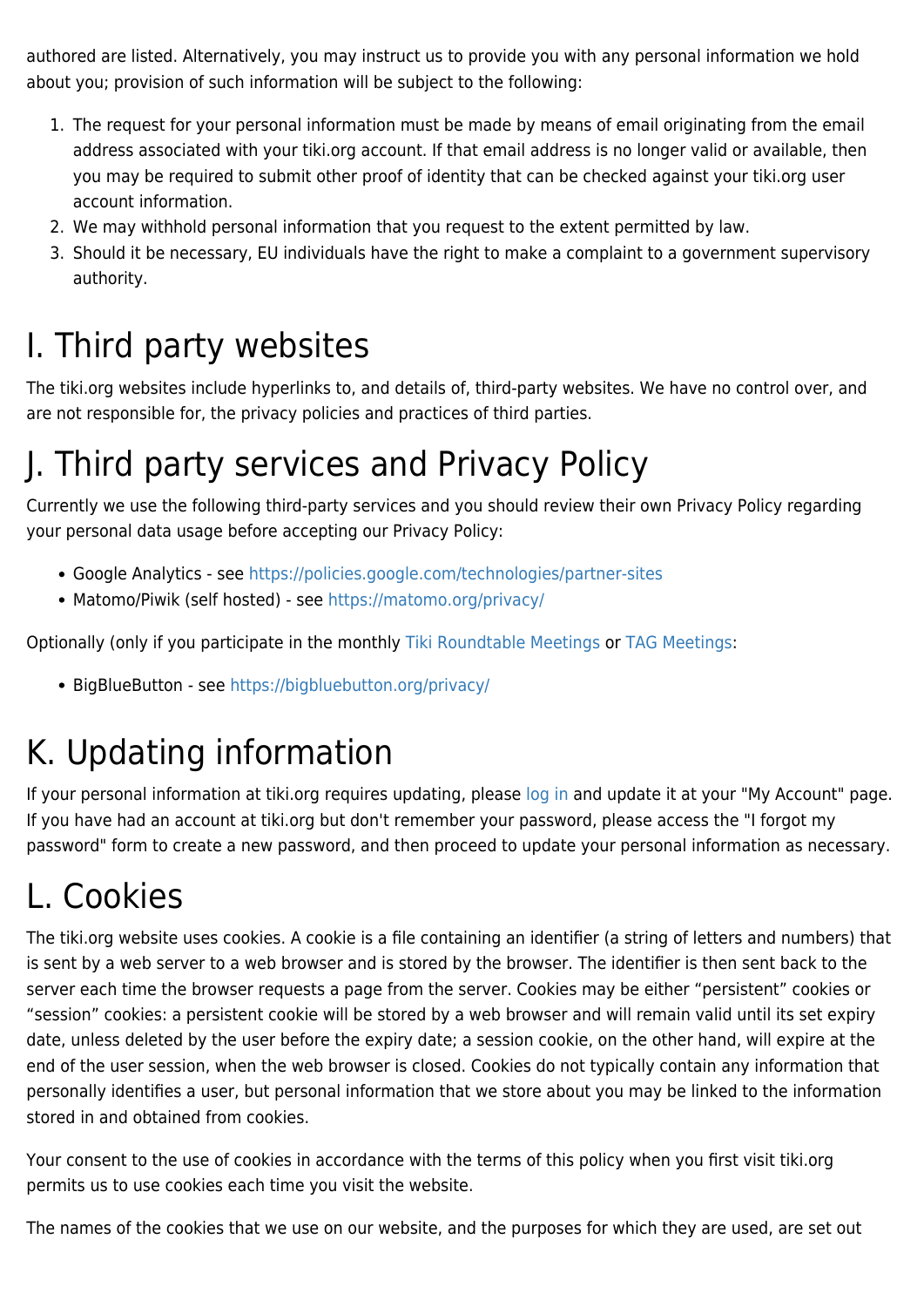#### below:

Anonymous users:

- **PHPSESSID** and **PHPSESSIDCV** (PHP session identifier and collision avoidance backup)
- javascript enabled (and javascript enabled detect temporarily) set when JavaScript is detected in the browser
- local\_tz and local\_tzoffset browser timezone information
- tiki\_cookies\_accepted to indicate and hide the Cookies Consent banner when you accept it

Additionally for Logged in users:

- tiki-user-community Tiki login "remember me" cookie
- $\cdot$  tabs Remember which tabs you last used
- . Wiki plugin edit view to indicate if you want the wiki plugin helper icons shown or hidden
- Various other cookies to remember states of menus and other collapsible page elements

### M. Third Party Cookies And Opting Out

Our websites may store the following third-party services cookies as well:

- ga, gat and gid (Google Analytics)
- $\bullet$   $\sqrt{pk\_id.10.3374}$ ,  $pk\_ref.10.3374$  and  $pk\_ses.10.3374$  (Piwik)
- *euconsent*, **cmpcpc** and **cmpcvc** (SourceForge)

Most browsers allow you to refuse to accept cookies—for example:

- 1. In Internet Explorer (version 10) you can block cookies using the cookie handling override settings available by clicking "Tools," "Internet Options," "Privacy," and then "Advanced";
- 2. In Firefox (version 24) you can block all cookies by clicking "Tools," "Options," "Privacy," selecting "Use custom settings for history" from the drop-down menu, and unticking "Accept cookies from sites"; and
- 3. In Chrome (version 29), you can block all cookies by accessing the "Customize and control" menu, and clicking "Settings," "Show advanced settings," and "Content settings," and then selecting "Block sites from setting any data" under the "Cookies" heading.

Blocking all cookies will have a negative impact upon the usability of many websites. If you block cookies, you will not be able to use all the features on tiki.org.

You can delete cookies already stored on your computer—for example:

- 1. In Internet Explorer (version 10), you must manually delete cookie files (you can find instructions for doing so at <http://support.microsoft.com/kb/278835> );
- 2. In Firefox (version 24), you can delete cookies by clicking "Tools," "Options," and "Privacy", then selecting "Use custom settings for history", clicking "Show Cookies," and then clicking "Remove All Cookies"; and
- 3. In Chrome (version 29), you can delete all cookies by accessing the "Customize and control" menu, and clicking "Settings," "Show advanced settings," and "Clear browsing data," and then selecting "Delete cookies and other site and plug-in data" before clicking "Clear browsing data."